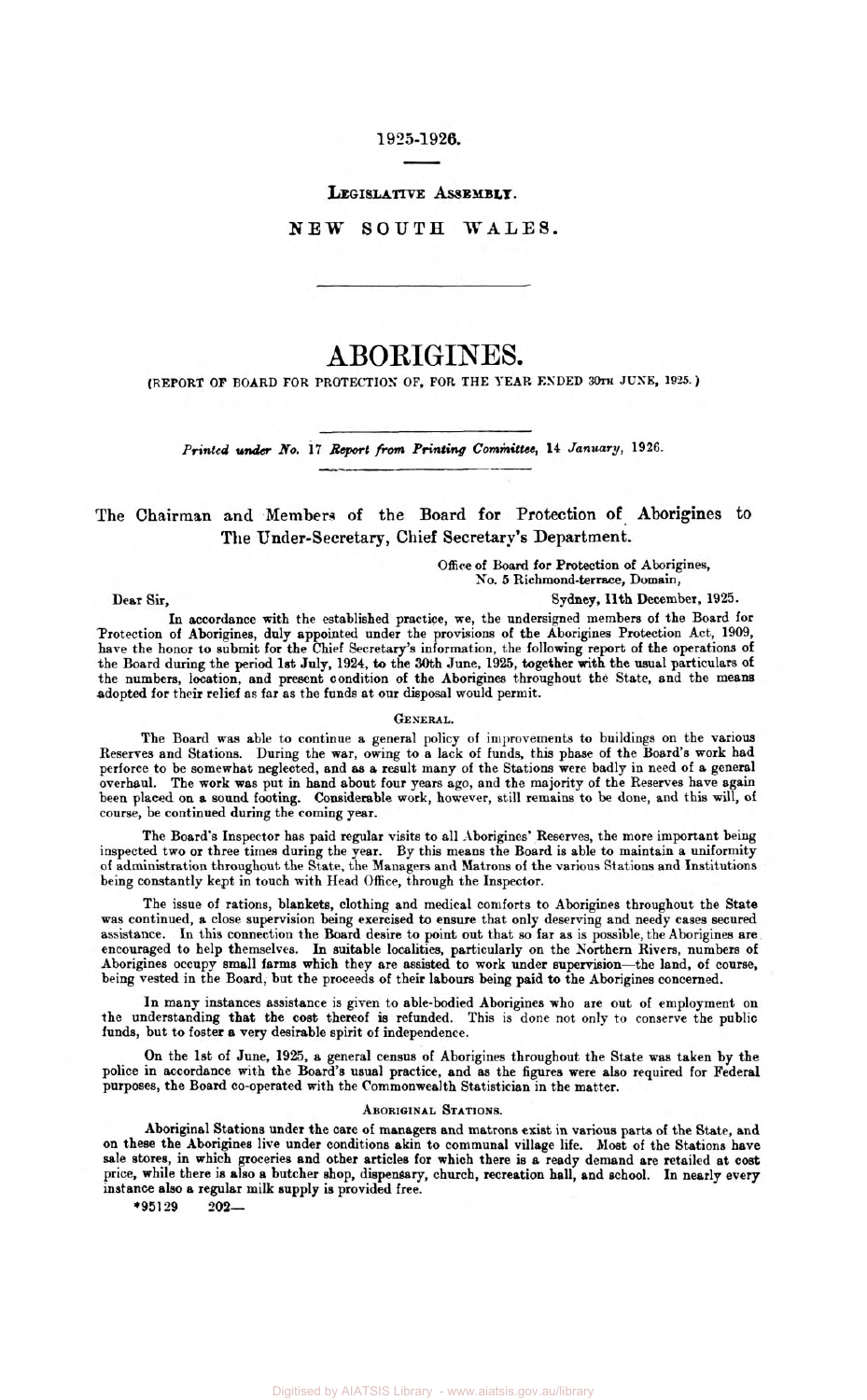The Managers of the Stations interest themselves in the direction and organisation of sports amongst the people, and at a number of places football and cricket teams compete with the surrounding districts. Tennis courts also have been established, and these recreations tend to keep the Aborigines on the Stations and away from the attractions of the towns, which are not altogether conducive to their wellbeing.

The residents are suitably housed in small cottages, which are built to street alignments, each place having its **own** garden, to which, in many instances, a water service *is* connected and maintained by the Board. It might here be stated that this is one of the matters which the Board has recently been able to take in hand, and windmills hare been supplied to a number of Reserves, and it is hoped to eventually provide a good water supply for each of the Stations.

On a number of the stations cultivation is carried on with Aboriginal labour under the Manager's direction, the proceeds being paid into the Board's Produce Account and used for the maintenance of works of a reproductive nature, &c. On some of the Coastal Stations oyster culture is also successfully carried on.

#### TRANSFER OF STATION.

After several years' delay owing to a lack of funds the Board has at last been enabled to commence the removal of the Aboriginal Station at Euraba, near Boomi, which was found to be a most unsuitable locality on account of the absence of a natural water supply, to a new site known as Toomelah, situated in the same district but possessing all the requisite advantages. The work is about half completed, and it is anticipated that a complete transfer will be effected during the next few months.

#### COOTAMUNDRA HOME.

At Cootamundra the Board has established an up-to-date Training Home for Aboriginal girls, and to this institution neglected children, and girls who are in need of training for domestic service are transferred from various parts of the State. The Home usually accommodates about fifty inmates, and during the year under review fourteen were admitted and twelve sent to situations. The Home is performing a very important function in the Board's work, and many hundreds of **girls** have passed through it to situations found for them, and in which they are kept under constant supervision by the Board's Officers. The almost unanimous satisfactory reports received from employers of these girls testify to the soundness of the training they receive. The object of the Board is to rescue these children from the environment of camp life, where they have little chance of reaching **15** or 16 years of age without getting into trouble, and to afford them an opportunity to earn their **own** living and reach **years** of discretion in good surroundings and under helpful influences before they are thrown **on** their own responsibility.

Some criticism of this system has found expression, it being contended that the separation of the sexes will only tend to expedite the passing of the Aboriginal race.

The Board, however, takes a very different view. Its object is to save the children from certain moral degradation on the Reserves and Camps, and give them a chance to reach maturity, after which they are given every facility to return either on holiday or permanently, according to their wish, *to* their own districts, where they are expected to take up suitable employment. Here they have an opportunity of meeting people of their own color, and in many instances they marry and settle down in homes of their This it is contended is the only sane manner in which the problem can be successfully dealt with.

Cootamundra Home is an institution of which the Board is justly proud, and the numerous visitors who call there during the year almost invariably express their admiration of the work being done, the constant demand for the services of the trainees being also another evidence thereof.

## **KINCHELA HOME** FOR BOYS.

A Home conducted on somewhat similar lines has been established for Aboriginal boys at Kinchela, on the Macleay River, for the reception, education and training of neglected and orphan boys, who otherwiae would not have the advantage of proper care and attention. These boys, on completion of their training. are drafted out to situations on farms or stations, supervision being maintained over them in exactly the are drafted out to situations on farms or stations, supervision being maintained over them in exactly the same manner as is the case with girls. It might here be stated that the major portion of the earnings of both the boys and the girls is collected by the Board and held in trust for them at compound interest. Thus the majority on the expiration of their apprenticeship have £60 and upwards, which they are permitted to draw in a lump **sum** or by instalments, provided the Board is satisfied that the money is required for **a** legitimate purpose and that the applicant will not be exploited by outsiders.

#### EDUCATION.

have been established for Aboriginal children, where they receive elementary training in ordinary education and manual work. These schools are under the supervision of the Education Department, whose District Inspectors regularly visit same, and copies of whose reports are furnished to the Board. These disclose that satisfactory results are being achieved, and indeed in some instances especially in manual work, the Aborigines Schools more than hold their own with white schools. On the majority of the Reserves throughout the State and where the numbers justify it, schools.

Trouble is sometimes experienced with parents withdrawing their children from school without permission and taking them camping on the stock routes, &c. In such cases, when circumstances justify it, the parents are proceded against under a section of the Aborigines Protection Act, and this is found to have the effect of ensuring that children shall have an uninterrupted school career.

On some of the Reserves which are not presided over by a Manager, a special arrangement has been made with the Teacher of the School to give the pupils a daily hot mid-day meal. This was found necessary as in numbers of instances it was ascertained that the children did not receive the benefit of the rations. issued to them and sometimes arrived at school without having had any breakfast.